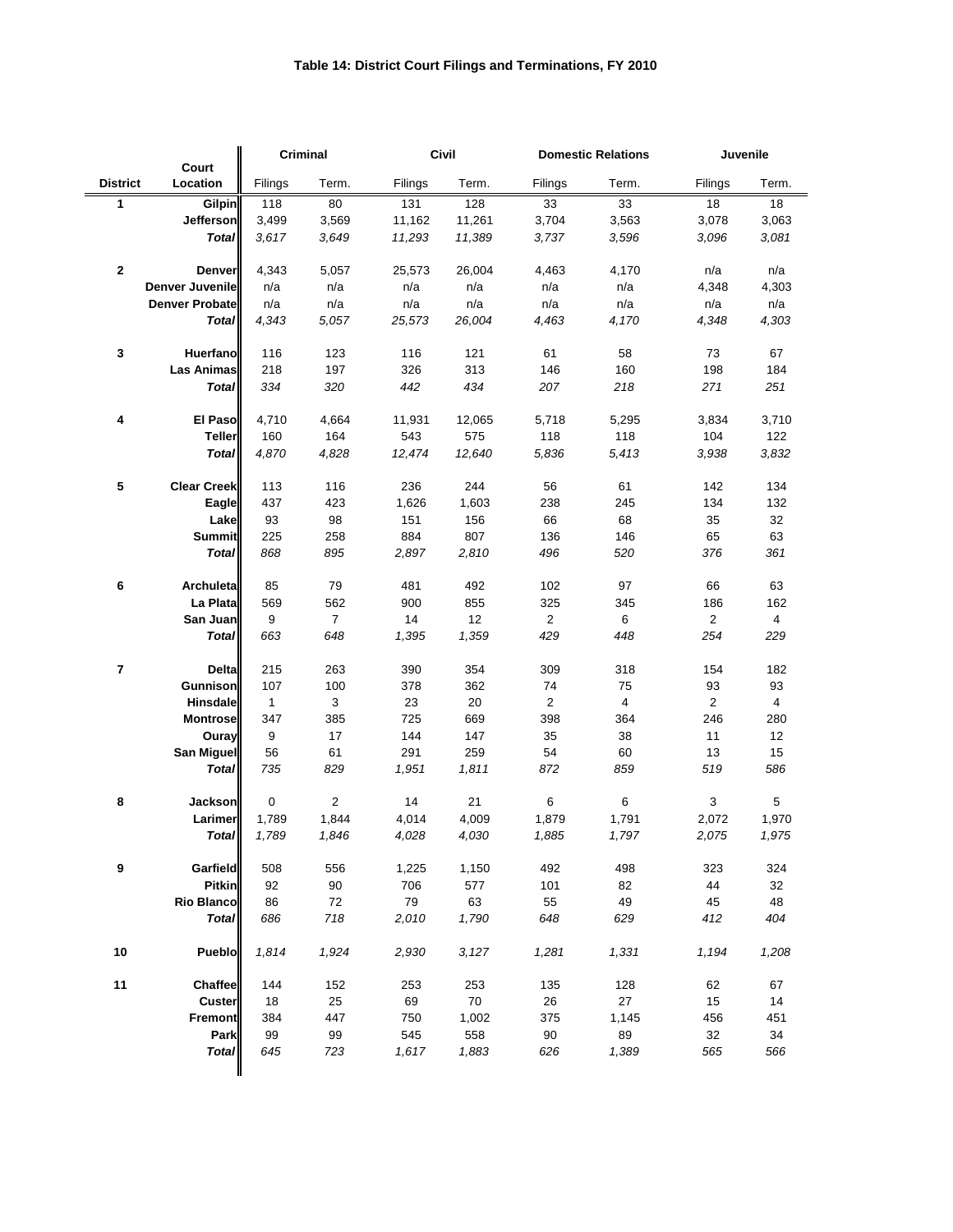|                 |                            | <b>Mental Health</b>      |                           | Probate                 |                | <b>Total</b>   |             |
|-----------------|----------------------------|---------------------------|---------------------------|-------------------------|----------------|----------------|-------------|
| <b>District</b> | <b>Court</b><br>Location   | Filings                   | Term.                     | Filings                 | Term.          | <b>Filings</b> | <b>Term</b> |
|                 |                            | $\overline{4}$            | $\overline{4}$            | $\overline{7}$          | $\overline{7}$ | 311            | 270         |
| 1               | <b>Gilpin</b><br>Jefferson | 460                       | 511                       | 1,566                   | 1,628          | 23,469         | 23,595      |
|                 | <b>Total</b>               | 464                       | 515                       | 1,573                   | 1,635          | 23,780         | 23,865      |
|                 |                            |                           |                           |                         |                |                |             |
| $\mathbf 2$     | <b>Denver</b>              | n/a                       | n/a                       | n/a                     | n/a            | 34,379         | 35,231      |
|                 | <b>Denver Juvenile</b>     | n/a                       | n/a                       | n/a                     | n/a            | 4,348          | 4,303       |
|                 | <b>Denver Probate</b>      | 1,058                     | 1,079                     | 1,837                   | 1,866          | 2,895          | 2,945       |
|                 | <b>Total</b>               | 1,058                     | 1,079                     | 1,837                   | 1,866          | 41,622         | 42,479      |
| 3               | <b>Huerfano</b>            | $\overline{c}$            | $\mathbf{1}$              | 52                      | 52             | 420            | 422         |
|                 | <b>Las Animas</b>          | 10                        | 10                        | 62                      | 57             | 960            | 921         |
|                 | <b>Total</b>               | 12                        | 11                        | 114                     | 109            | 1,380          | 1,343       |
|                 |                            |                           |                           |                         |                |                |             |
| 4               | El Paso                    | 619                       | 573                       | 1,344                   | 1,385          | 28,156         | 27,692      |
|                 | <b>Teller</b>              | 9                         | $\overline{7}$            | 39                      | 36             | 973            | 1,022       |
|                 | <b>Total</b>               | 628                       | 580                       | 1,383                   | 1,421          | 29,129         | 28,714      |
| 5               | <b>Clear Creek</b>         | 1                         | 1                         | 31                      | 31             | 579            | 587         |
|                 | <b>Eagle</b>               | $\pmb{0}$                 | 1                         | 108                     | 113            | 2,543          | 2,517       |
|                 | Lake                       | 1                         | 1                         | 17                      | 23             | 363            | 378         |
|                 | <b>Summit</b>              | $\overline{4}$            | 5                         | 46                      | 46             | 1,360          | 1,325       |
|                 | <b>Total</b>               | 6                         | 8                         | 202                     | 213            | 4,845          | 4,807       |
|                 |                            |                           |                           |                         |                |                |             |
| 6               | Archuleta                  | 10                        | 8                         | 35                      | 36             | 779            | 775         |
|                 | La Plata                   | 75                        | 71                        | 151                     | 148            | 2,206          | 2,143       |
|                 | San Juan                   | $\pmb{0}$                 | $\pmb{0}$                 | $\overline{7}$          | $\overline{7}$ | 34             | 36          |
|                 | <b>Total</b>               | 85                        | 79                        | 193                     | 191            | 3,019          | 2,954       |
| 7               | <b>Delta</b>               | $\overline{c}$            | 3                         | 100                     | 95             | 1,170          | 1,215       |
|                 | <b>Gunnison</b>            | $\ensuremath{\mathsf{3}}$ | $\ensuremath{\mathsf{3}}$ | 40                      | 31             | 695            | 664         |
|                 | <b>Hinsdale</b>            | $\pmb{0}$                 | 0                         | $\overline{\mathbf{4}}$ | $\overline{c}$ | 32             | 33          |
|                 | <b>Montrose</b>            | 1                         | 1                         | 129                     | 129            | 1,846          | 1,828       |
|                 | <b>Ouray</b>               | U                         | 0                         | 12                      | 13             | 211            | 227         |
|                 | San Miguel                 | $\,0\,$                   | $\mathbf 0$               | 15                      | 18             | 429            | 413         |
|                 | <b>Total</b>               | 6                         | $\overline{7}$            | 300                     | 288            | 4,383          | 4,380       |
|                 |                            | $\pmb{0}$                 | $\pmb{0}$                 | 5                       | 30             | 28             | 64          |
| 8               | <b>Jackson</b><br>Larimer  | 322                       | 323                       | 613                     | 622            | 10,689         | 10,559      |
|                 | <b>Total</b>               | 322                       | 323                       | 618                     | 652            | 10,717         | 10,623      |
|                 |                            |                           |                           |                         |                |                |             |
| 9               | Garfield                   | $\overline{4}$            | $\mathbf 5$               | 131                     | 133            | 2,683          | 2,666       |
|                 | <b>Pitkin</b>              | $\ensuremath{\mathsf{3}}$ | $\overline{c}$            | 56                      | 49             | 1,002          | 832         |
|                 | <b>Rio Blanco</b>          | 51                        | $\mathbf{1}$              | 22                      | 16             | 338            | 249         |
|                 | <b>Total</b>               | 58                        | 8                         | 209                     | 198            | 4,023          | 3,747       |
| 10              | <b>Pueblo</b>              | 336                       | 287                       | 482                     | 911            | 8,037          | 8,788       |
|                 |                            |                           |                           |                         |                |                |             |
| 11              | <b>Chaffee</b>             | $\overline{\mathbf{4}}$   | 4                         | 61                      | 63             | 659            | 667         |
|                 | <b>Custer</b>              | $\pmb{0}$                 | $\,0\,$                   | 18                      | 18             | 146            | 154         |
|                 | <b>Fremont</b>             | 26                        | 24                        | 136                     | 144            | 2,127          | 3,213       |
|                 | Park                       | $\bf 8$                   | $\bf 8$                   | 57                      | 58             | 831            | 846         |
|                 | <b>Total</b>               | 38                        | 36                        | 272                     | 283            | 3,763          | 4,880       |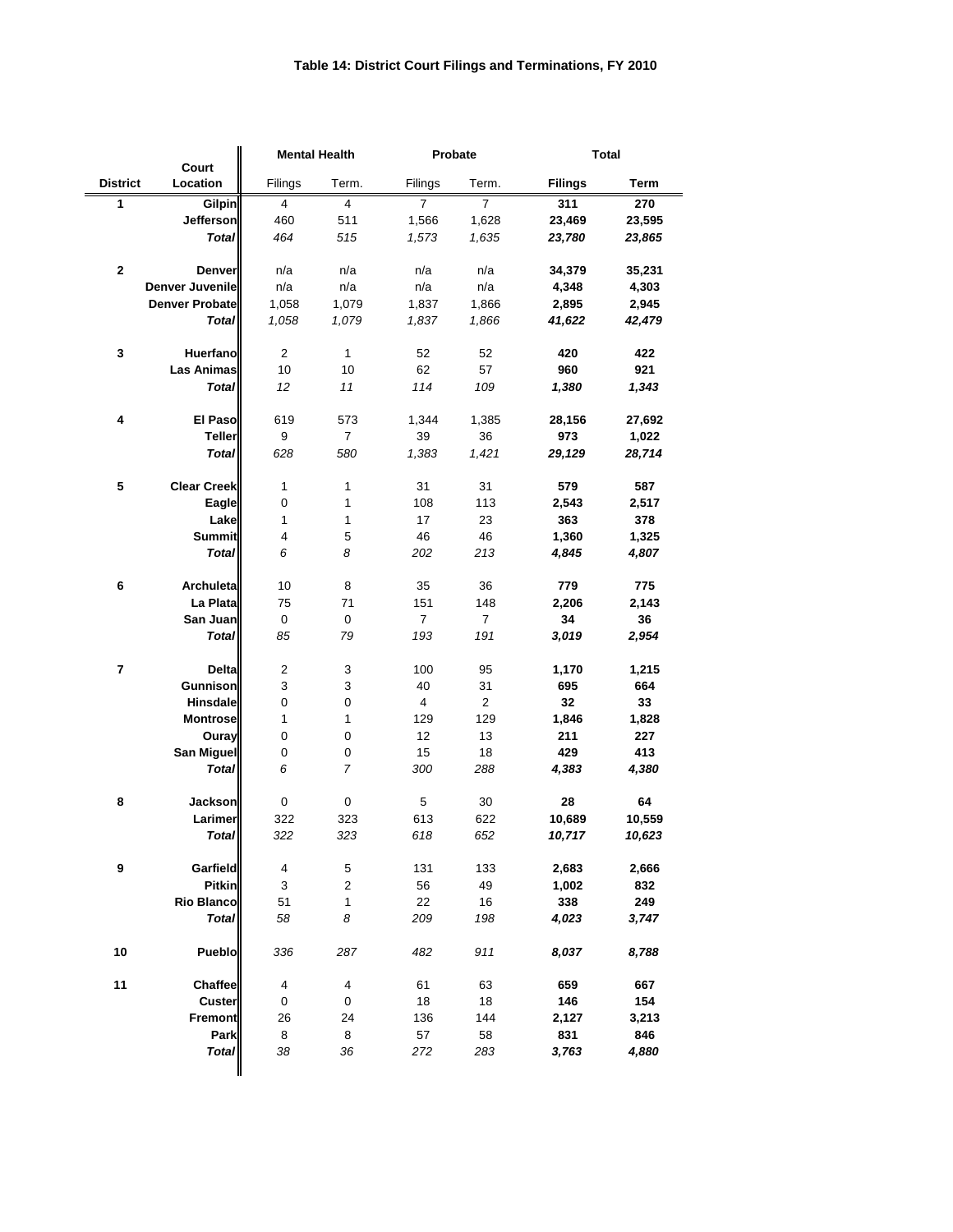## **Table 14: District Court Filings and Terminations, FY 2010**

|                 |                   | <b>Criminal</b> |            | <b>Civil</b> |         | <b>Domestic Relations</b> |                | Juvenile       |                |
|-----------------|-------------------|-----------------|------------|--------------|---------|---------------------------|----------------|----------------|----------------|
| <b>District</b> | Court<br>Location | Filings         | Term.      | Filings      | Term.   | Filings                   | Term.          | Filings        | Term.          |
| 12              | Alamosal          | 272             | 259        | 204          | 200     | 189                       | 183            | 150            | 139            |
|                 | Conejos           | 91              | 109        | 75           | 77      | 50                        | 52             | 72             | 68             |
|                 | Costilla          | 38              | 45         | $77 \,$      | 83      | 19                        | 17             | $\overline{7}$ | 19             |
|                 | <b>Mineral</b>    | $\mathbf 5$     | $\sqrt{2}$ | 23           | 17      | 3                         | $\overline{4}$ | $\pmb{0}$      | $\mathbf{1}$   |
|                 | Rio Grande        | 192             | 221        | 152          | 156     | 118                       | 113            | 161            | 143            |
|                 | Saguache          | 52              | 73         | 78           | 81      | 56                        | 53             | 39             | 35             |
|                 | <b>Total</b>      | 650             | 709        | 609          | 614     | 435                       | 422            | 429            | 405            |
|                 |                   |                 |            |              |         |                           |                |                |                |
| 13              | <b>Kit Carson</b> | 64              | 101        | 56           | 63      | 59                        | 55             | 35             | 28             |
|                 | Logan             | 236             | 214        | 247          | 256     | 178                       | 189            | 144            | 154            |
|                 | <b>Morgan</b>     | 333             | 388        | 366          | 359     | 234                       | 228            | 239            | 242            |
|                 | <b>Phillips</b>   | 22              | 20         | 53           | 51      | 35                        | 39             | 20             | 15             |
|                 | <b>Sedgwick</b>   | 15              | $\,6$      | 26           | 25      | 10                        | 12             | $10$           | $\,6\,$        |
|                 | <b>Washington</b> | 29              | 46         | 78           | 81      | 31                        | 37             | 24             | 24             |
|                 | Yuma              | 56              | 54         | 136          | 134     | 53                        | 45             | 43             | 42             |
|                 | <b>Total</b>      | 755             | 829        | 962          | 969     | 600                       | 605            | 515            | 511            |
| 14              | Grand             | 168             | 162        | 480          | 515     | 70                        | 78             | 50             | 56             |
|                 | <b>Moffat</b>     | 182             | 233        | 150          | 148     | 170                       | 147            | 87             | 94             |
|                 | <b>Routt</b>      | 153             | 168        | 650          | 611     | 145                       | 134            | 66             | 74             |
|                 | <b>Total</b>      | 503             | 563        | 1,280        | 1,274   | 385                       | 359            | 203            | 224            |
| 15              | <b>Baca</b>       | 46              | 45         | 45           | 58      | 25                        | 20             | 26             | 27             |
|                 | <b>Cheyenne</b>   | 13              | 18         | 15           | 13      | 16                        | 11             | $\overline{7}$ | $\sqrt{5}$     |
|                 | Kiowa             | 11              | 5          | 29           | 26      | $\boldsymbol{9}$          | $\overline{7}$ | 12             | 10             |
|                 | <b>Prowers</b>    | 191             | 173        | 66           | 76      | 87                        | 88             | 133            | 139            |
|                 | <b>Total</b>      | 261             | 241        | 155          | 173     | 137                       | 126            | 178            | 181            |
| 16              | <b>Bent</b>       | 43              | 46         | 122          | 121     | 55                        | 51             | 77             | 79             |
|                 | Crowley           | 56              | 60         | 73           | 66      | 30                        | 32             | 48             | 45             |
|                 | <b>Otero</b>      | 196             | 192        | 240          | 257     | 161                       | 180            | 173            | 184            |
|                 | <b>Total</b>      | 295             | 298        | 435          | 444     | 246                       | 263            | 298            | 308            |
|                 |                   |                 |            |              |         |                           |                |                |                |
| 17              | <b>Adams</b>      | 3,567           | 3,510      | 10,330       | 10,631  | 2,776                     | 2,653          | 2,450          | 2,411          |
|                 | <b>Broomfield</b> | 262             | 270        | 596          | 631     | 326                       | 320            | 198            | 225            |
|                 | <b>Total</b>      | 3,829           | 3,780      | 10,926       | 11,262  | 3,102                     | 2,973          | 2,648          | 2,636          |
| 18              | Arapahoe          | 3,093           | 2,649      | 15,369       | 15,715  | 3,635                     | 3,433          | 2,891          | 2,586          |
|                 | <b>Douglas</b>    | 778             | 750        | 4,867        | 4,902   | 1,727                     | 1,606          | 902            | 886            |
|                 | <b>Elbert</b>     | 66              | 80         | 947          | 969     | 142                       | 158            | 100            | 104            |
|                 | Lincoln           | 68              | 63         | 93           | 96      | 33                        | 31             | 45             | 51             |
|                 | <b>Total</b>      | 4,005           | 3,542      | 21,276       | 21,682  | 5,537                     | 5,228          | 3,938          | 3,627          |
| 19              | Weld              | 2,204           | 2,332      | 5,806        | 5,903   | 1,598                     | 1,647          | 2,357          | 2,329          |
| 20              | <b>Boulder</b>    | 2,071           | 2,110      | 5,116        | 5,122   | 1,532                     | 1,398          | 1,613          | 1,688          |
| 21              | Mesa              | 1,798           | 1,786      | 2,798        | 2,737   | 1,320                     | 1,304          | 997            | 995            |
| 22              | <b>Dolores</b>    | 8               | 8          | 39           | 37      | 8                         | 12             | $\overline{5}$ | $\overline{4}$ |
|                 | Montezuma         | 250             | 270        | 334          | 342     | 244                       | 258            | 131            | 151            |
|                 | <b>Total</b>      | 258             | 278        | 373          | 379     | 252                       | 270            | 136            | 155            |
|                 |                   |                 |            |              |         |                           |                |                |                |
|                 | State Total       | 36,993          | 37,905     | 116,346      | 117,836 | 35,624                    | 34,965         | 30,360         | 29,855         |